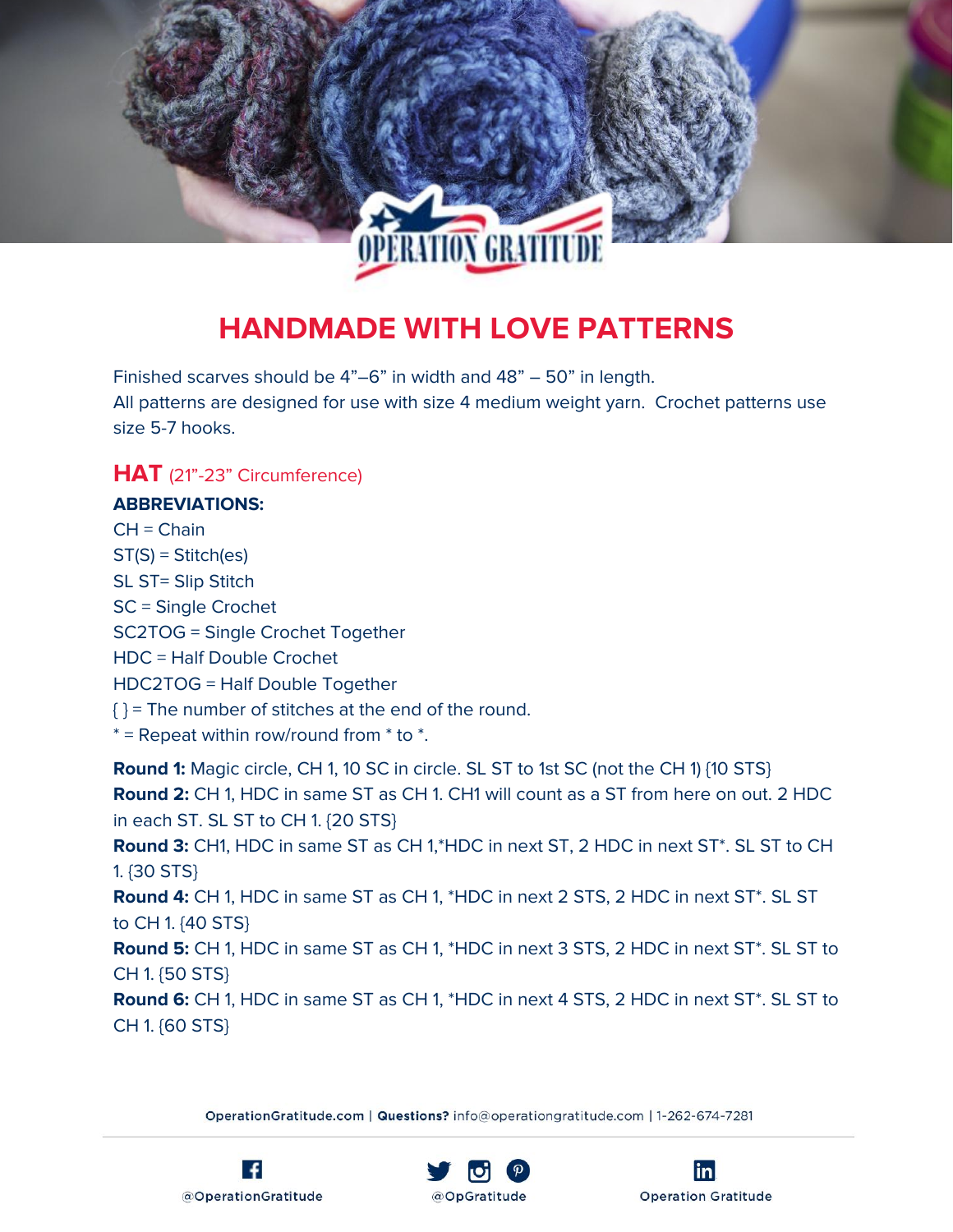**Round 7:** CH 1, HDC in same ST as CH 1, \*HDC in next 5 STS, 2 HDC in next ST\*. SL ST to CH 1. {70 STS}

**Round 8:** CH 1, HDC in same ST as CH 1, \*HDC in next 14 STS, 2 HDC in next ST\*. HDC in last 9 STS. SL ST to CH 1. {75 STS}

**Round 8-24 (or until hat measures 6.5"-7" long for women and 7.5"-8" long for men):** CH 1, HDC in each ST around {75 STS} Fasten off and weave in tails.

#### **Knitting a Hat with a Circular Needle**

Use a size 8 16-inch circular needle. Cast on 60 stitches and join the ends with a K1 **Row 1-43:** K1

**Row 44:** Until finished, k1 dcr1 k1 repeat until there are approximately 12 stitches left on the needles. Using a regular needle, bring the yarn through the last stitches and then tie off on the inside of the hat.

There are multiple variations you can use with this hat to keep it from rolling up. Here's a simple one. After you cast on, K5, P5 for the first 5 rows, and follow the rest of the pattern above. By adding stitches when you cast on, you can make the first 5 rows in any pattern you would like!

#### **Hat with a Rib Stitch**

In round 1, alternate knit and purl stitches in whatever configuration you choose  $(1 \times 1, 2)$ x 2, and so on). In subsequent rounds, knit over the knit stitches and purl over the purl stitches. Finish off your hat as noted in the first hat pattern.

#### **Hat with a Garter Stitch**

After casting on, K1, P1 Finish off your hat as noted in the first hat pattern.

# **SCARVES**

Finished scarves should be 4"-6" in width and 48"-50" in length. Knitting patterns use size 4 medium weight yarn.

#### **ABBREVIATIONS:**

 $CH = chain$ DC = double crochet TR = triple crochet K1 = knit one stitch P1 = purl one stitch





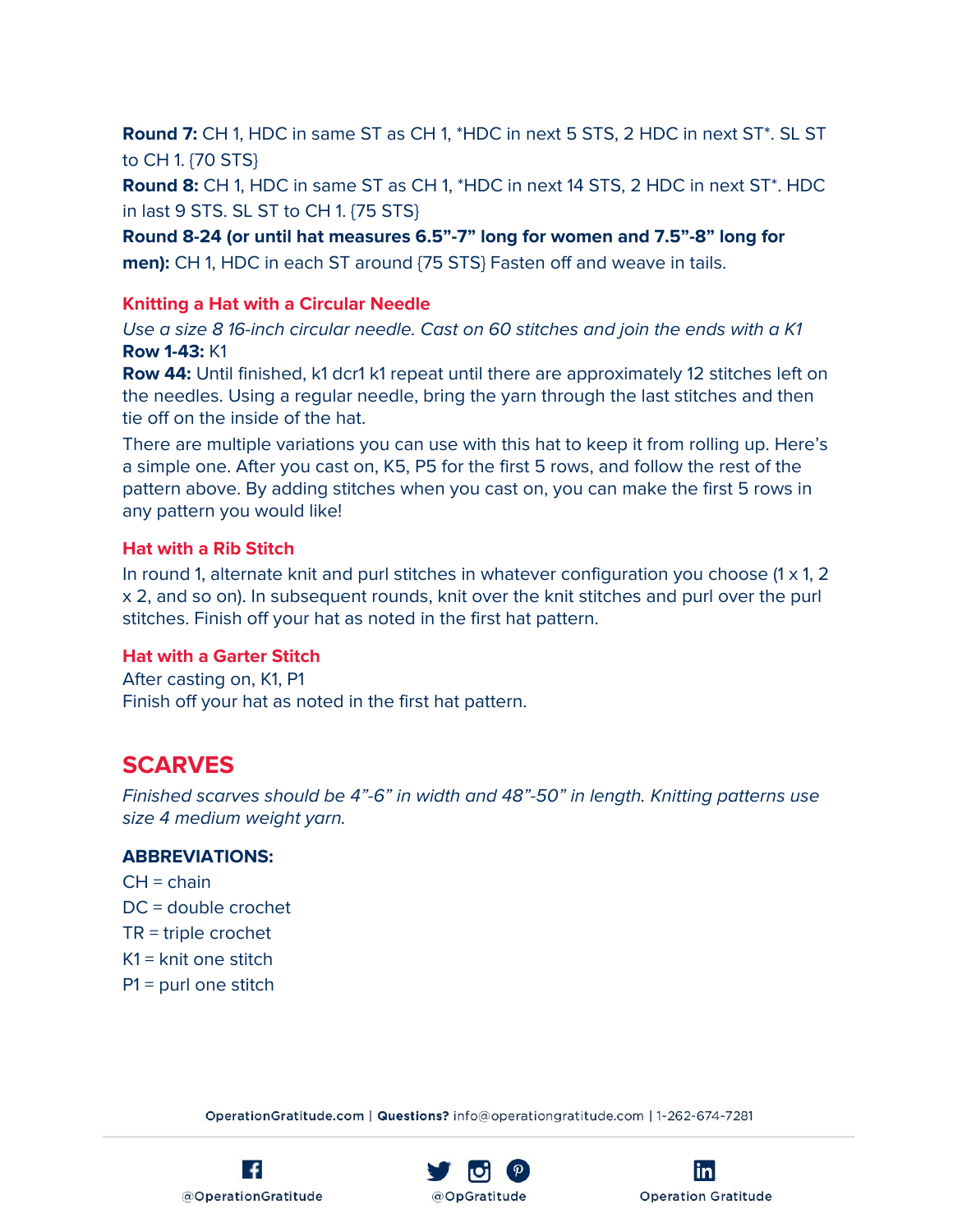#### **Scarf Pattern #1**

**Begin with CH 14 Row 1-3:** DC **Row 4:** TR Repeat rows 1 - 4 until the scarf is no more than 48"-50" long. Fasten off and weave in tails.

#### **Scarf Pattern #2**

#### **Begin with CH 14**

**Row 1 -** DC or SC or TR the choice is yours!

This pattern is designed for you to use the stitch you prefer. Just be sure that your scarf is 14 stitches wide.

Repeat until the scarf is no more than 48"-50" long. Fasten off and weave in tails.

#### **Scarf Pattern #3**

- 1. Add a slipknot to your hook and crochet 13 chain stitches.
- 2. Chain stitch 3 more stitches. This will be your first "double crochet."
- 3. Count down 5 loops from the edge and double crochet into the fifth loop, this will be your second "stitch" on that row.
- 4. Double crochet each loop all the way to the end. You should have 13 completed stitches in the row, including the first chain of 3 you did at the start of the turn.
- 5. Continue to turn your yarn and repeat steps 2, 3, and 4 until you have the desired length of scarf (no more than 48"-50" long).
- 6. When you're done, cut your yarn and pull it through the last loop and tighten. Hide your tail with a crochet needle.

# **The Circle Scarf Pattern**

Using US size 8 straight needles, cast on 20 stitches**.**

**Row 1:** \*K1, P1\*

Keep repeating this pattern for each row until you reach your desired length. Bind Off.

# **The Seed Stitch Pattern**

Using US size 8 straight needles, cast on 20 stitches**. Row 1:**  $*$  K1, p1; repeat from  $*$  to end of row **Row 2:** \* P1, k1; repeat from \* to end of row Rep Rows 1 and 2 until you reach your desired length. Bind off.

# **The Basic Garter Stitch Pattern**

Cast on 20 stitches**. Row 1:** K1 Repeat row one until you reach your desired length. Bind Off.